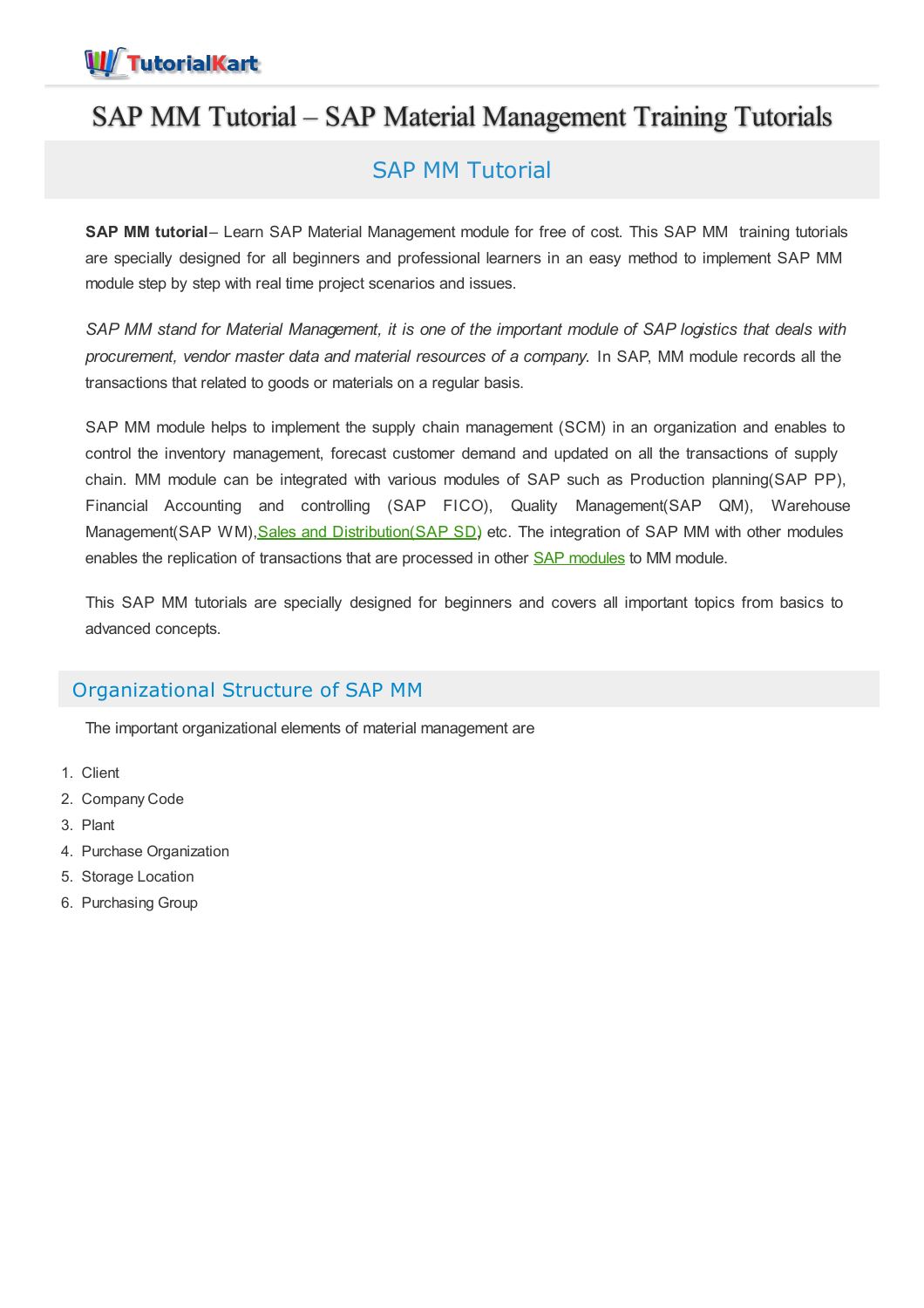# **SAP MM Organization Structure**



**Client: –** It is a highest level of organizational unit that contains set of tables, master data, etc. In real-time SAP basis consultant [creates](https://www.tutorialkart.com/sap-basis/what-is-client-in-sap-create-new-sap-client/) new SAP clients other than existing clients.

**Company Code: –** [Company](https://www.tutorialkart.com/sap-fico/define-company-code-in-sap/) code is a separate legal entity or separate accounting department of an organization. All the financial statements like profit and loss account, business Balance sheets, etc.. are prepared at company code level.

**[Plant](https://www.tutorialkart.com/sap-mm/how-to-define-plant-in-sap/):** – **Plant** is a location where the logistics activities such as production, services and maintenance facilities are performed.

**Purchasing [Organization](https://www.tutorialkart.com/sap-mm/define-purchase-organization-in-sap/):** –Purchase Organization is a physical organizational unit which is responsible for procurement of goods and services for an organization from the vendors.

**[Storage](https://www.tutorialkart.com/sap-mm/how-to-maintain-storage-location-in-sap/) Location:** – Storage location is the sub division of plant where the materials are maintained and stored.

**Purchasing Group:** – It is a group of persons or employees who are responsible with the materials that are being purchased in the organization. Purchase groups are assigned to a respective material master.

Everything here we are providing SAP MM training for free of cost, so you can learn SAP Material Management module from www.tutorialkart.com at your convenient time. If you got any issues, just contact us and our SAP MM consultants support you and resolve the issues.

## SAP MM Course Content

Learn SAP MM module as per syllabus wise for better learning and understanding. Good luck to all SAP Material Management learners.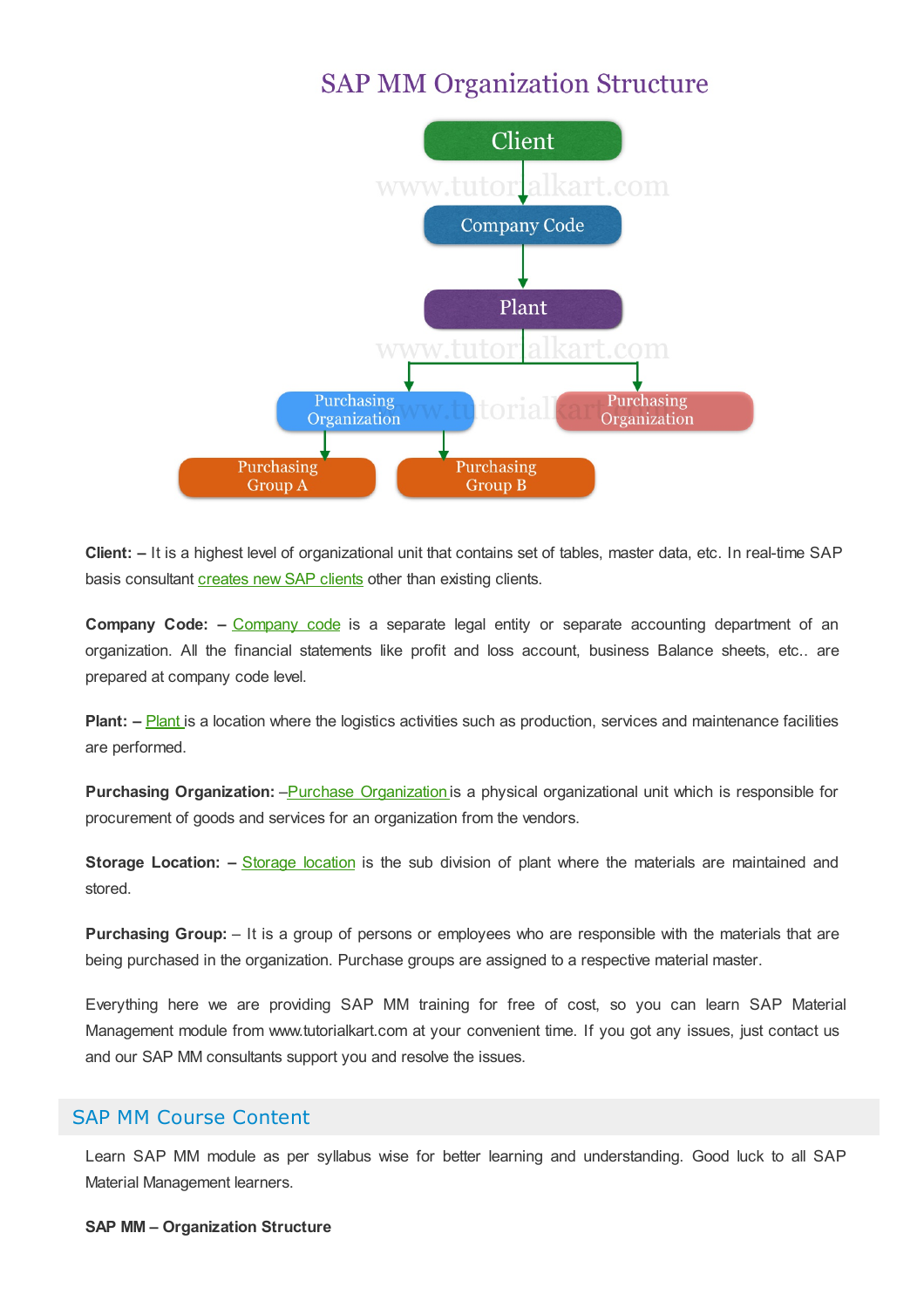- 1. Define [company](https://www.tutorialkart.com/sap-fico/define-company-in-sap-group-company/)
- 2. Define [company](https://www.tutorialkart.com/sap-fico/define-company-code-in-sap/) code
- 3. Assign [company](https://www.tutorialkart.com/sap-fico/how-to-assign-company-code-to-company-in-sap/) code to company
- 4. [Define](https://www.tutorialkart.com/sap-mm/how-to-define-plant-in-sap/) plant
- 5. Assign plant to [company](https://www.tutorialkart.com/sap-mm/assign-plant-to-company-code/) code
- 6. Define [storage](https://www.tutorialkart.com/sap-mm/how-to-maintain-storage-location-in-sap/) location
- 7. Define purchase [organization](https://www.tutorialkart.com/sap-mm/define-purchase-organization-in-sap/)
- 8. Define [purchasing](https://www.tutorialkart.com/sap-mm/define-purchase-group-in-sap/) group
- 9. Assign purchasing [organization](https://www.tutorialkart.com/sap-mm/assign-purchase-organization-to-company-code/) to company code.
- 10. Assign purchasing [organization](https://www.tutorialkart.com/sap-mm/ssign-purchasing-organization-to-plant/) to plant
- 11. Assign standard purchasing [organization](https://www.tutorialkart.com/sap-mm/assign-standard-purchasing-organization-to-plant/) to plant

### **SAP MM – Material Master**

- 1. What is [material](https://www.tutorialkart.com/sap-mm/sap-mm-material-master-data/) master in SAP
- 2. Define [attributes](https://www.tutorialkart.com/sap-mm/define-attributes-of-material-types/) of material types
- 3. Define number range interval for [material](https://www.tutorialkart.com/sap-mm/define-number-ranges-for-material-type/) type
- 4. Define [material](https://www.tutorialkart.com/sap-mm/define-material-groups/) groups
- 5. Maintain company code for material [management](https://www.tutorialkart.com/sap-mm/maintain-company-code-for-material-management/)
- 6. Create [material](https://www.tutorialkart.com/sap-mm/material-master-record-material-codes/) codes
- 7. Create [purchase](https://www.tutorialkart.com/sap-mm/create-purchase-info-record/) info record

### **SAP MM – Vendor Master**

- 1. Create vendor [account](https://www.tutorialkart.com/sap-fico/vendor-account-groups-with-screen-layout-in-sap/) groups
- 2. Maintain number ranges for vendor [accounts](https://www.tutorialkart.com/sap-fico/create-number-ranges-for-vendor-accounts-in-sap/)
- 3. Assign number ranges to vendor [accounts](https://www.tutorialkart.com/sap-fico/assign-number-ranges-to-vendor-account-groups/)
- 4. Define [payment](https://www.tutorialkart.com/sap-fico/maintain-terms-of-payment-in-sap-payment-terms/) terms for vendors
- 5. Create sundry [creditors](https://www.tutorialkart.com/sap-fico/create-sundry-creditor-account-in-sap/) account
- 6. [Create](https://www.tutorialkart.com/sap-fico/create-vendor-master-record-in-sap/) vendor code

## **SAP MM – Purchase Requisition (PR)**

- 1. What is purchase requisition (PR)
- 2. Number ranges for purchase [requisition](https://www.tutorialkart.com/sap-mm/number-ranges-for-purchase-requisition/)
- 3. Define [document](https://www.tutorialkart.com/sap-mm/define-document-types-for-purchase-requisition/) types for PR
- 4. Define screen layout [document](https://www.tutorialkart.com/sap-mm/define-screen-layout-at-document-level/) level
- 5. Define text fields for purchase [requisition](https://www.tutorialkart.com/sap-mm/define-text-fields-for-purchase-requisition/)
- 6. Set up [authorization](https://www.tutorialkart.com/sap-mm/set-up-authorization-check-for-gl-account/) check for G/L account

## **SAP MM – RFQ/ Quotation**

- 1. Define [number](https://www.tutorialkart.com/sap-mm/define-number-ranges-for-rfq/) ranges for RFQ
- 2. Define [document](https://www.tutorialkart.com/sap-mm/define-document-types-for-rfq/) types for RFQ
- 3. Define screen layout at [document](https://www.tutorialkart.com/sap-mm/screen-layout-at-document-level-for-rfq/) level for RFQ
- 4. Maintain quotation [components](https://www.tutorialkart.com/sap-mm/maintain-quotation-comments/)
- 5. Define text types for RFQ/ [Quotations](https://www.tutorialkart.com/sap-mm/define-texts-for-rfq-quotations-in-sap/)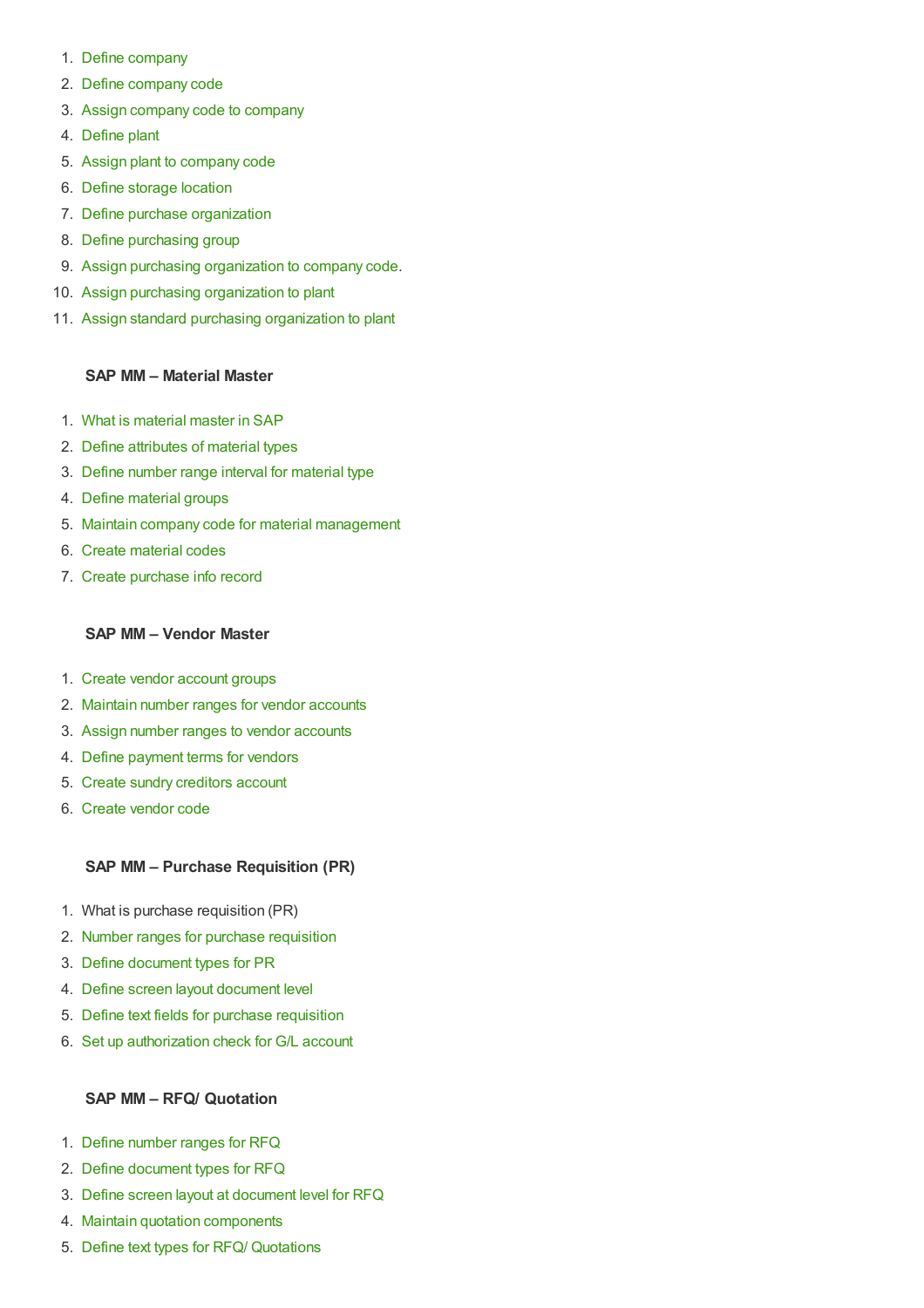Continue to read and download SAP MM Tutorials.

#### SAP MM - Home

#### ⊩ SAP MM [Tutorial](https://www.tutorialkart.com/sap-mm/sap-mm-material-management-training-tutorial/)

SAP MM Enterprise Structure

- ⊩ [Define](https://www.tutorialkart.com/sap-mm/how-to-define-plant-in-sap/) Plant in SAP
- ⊩ Define [Company](https://www.tutorialkart.com/sap-fico/define-company-code-in-sap/) Code
- ⊩ Assign Plant to [Company](https://www.tutorialkart.com/sap-mm/assign-plant-to-company-code/) Code
- ⊩ Define Purchasing [Organization](https://www.tutorialkart.com/sap-mm/define-purchase-organization-in-sap/) in SAP
- ⊩ Maintain Storage [Location](https://www.tutorialkart.com/sap-mm/how-to-maintain-storage-location-in-sap/) in SAP
- ⊩ Define [Purchasing](https://www.tutorialkart.com/sap-mm/define-purchase-group-in-sap/) Group in SAP
- ⊩ Assign Company code to [Company](https://www.tutorialkart.com/sap-fico/how-to-assign-company-code-to-company-in-sap/)
- ⊩ Assign Purchasing [Organization](https://www.tutorialkart.com/sap-mm/assign-purchase-organization-to-company-code/) to Company code
- ⊩ Assing Purchasing [Organization](https://www.tutorialkart.com/sap-mm/ssign-purchasing-organization-to-plant/) to Plant
- ⊩ Assing Standard Purchasing [Organization](https://www.tutorialkart.com/sap-mm/assign-standard-purchasing-organization-to-plant/) to Plant

#### SAP MM - Material Master Data

- ⊩ What is [material](https://www.tutorialkart.com/sap-mm/sap-mm-material-master-data/) master
- ⊩ [Attributes](https://www.tutorialkart.com/sap-mm/define-attributes-of-material-types/) for material type
- ⊩ Create [material](https://www.tutorialkart.com/sap-mm/how-to-create-material-types-in-sap/) types
- ⊩ Number range interval for [material](https://www.tutorialkart.com/sap-mm/define-number-ranges-for-material-type/) type
- ⊩ Define [material](https://www.tutorialkart.com/sap-mm/define-material-groups/) groups
- ⊩ Company code for material [management](https://www.tutorialkart.com/sap-mm/maintain-company-code-for-material-management/)
- ⊩ Create [material](https://www.tutorialkart.com/sap-mm/material-master-record-material-codes/) master record
- ⊩ [Purchase](https://www.tutorialkart.com/sap-mm/create-purchase-info-record/) Info record
- ⊩ Maintain Plant [parameters](https://www.tutorialkart.com/sap-mm/maintain-plant-parameters-for-mrp/)

#### SAP MM - Vendor Material Master Data

⊩ SAP MM - Vendor [account](https://www.tutorialkart.com/sap-fico/vendor-account-groups-with-screen-layout-in-sap/) groups

- ⊩ SAP MM Number ranges for Vendor [accounts](https://www.tutorialkart.com/sap-fico/create-number-ranges-for-vendor-accounts-in-sap/)
- ⊩ SAP MM Assign number ranges to vendor [accounts](https://www.tutorialkart.com/sap-fico/assign-number-ranges-to-vendor-account-groups/)
- ⊩ SAP MM Sundry [Creditors](https://www.tutorialkart.com/sap-fico/create-sundry-creditor-account-in-sap/) Account
- ⊩ SAP MM [Vendor](https://www.tutorialkart.com/sap-fico/create-vendor-master-record-in-sap/) master record

#### SAP MM - Quotation

⊩ SAP MM - [Number](https://www.tutorialkart.com/sap-mm/number-ranges-for-purchase-requisition/) ranges for RFQ